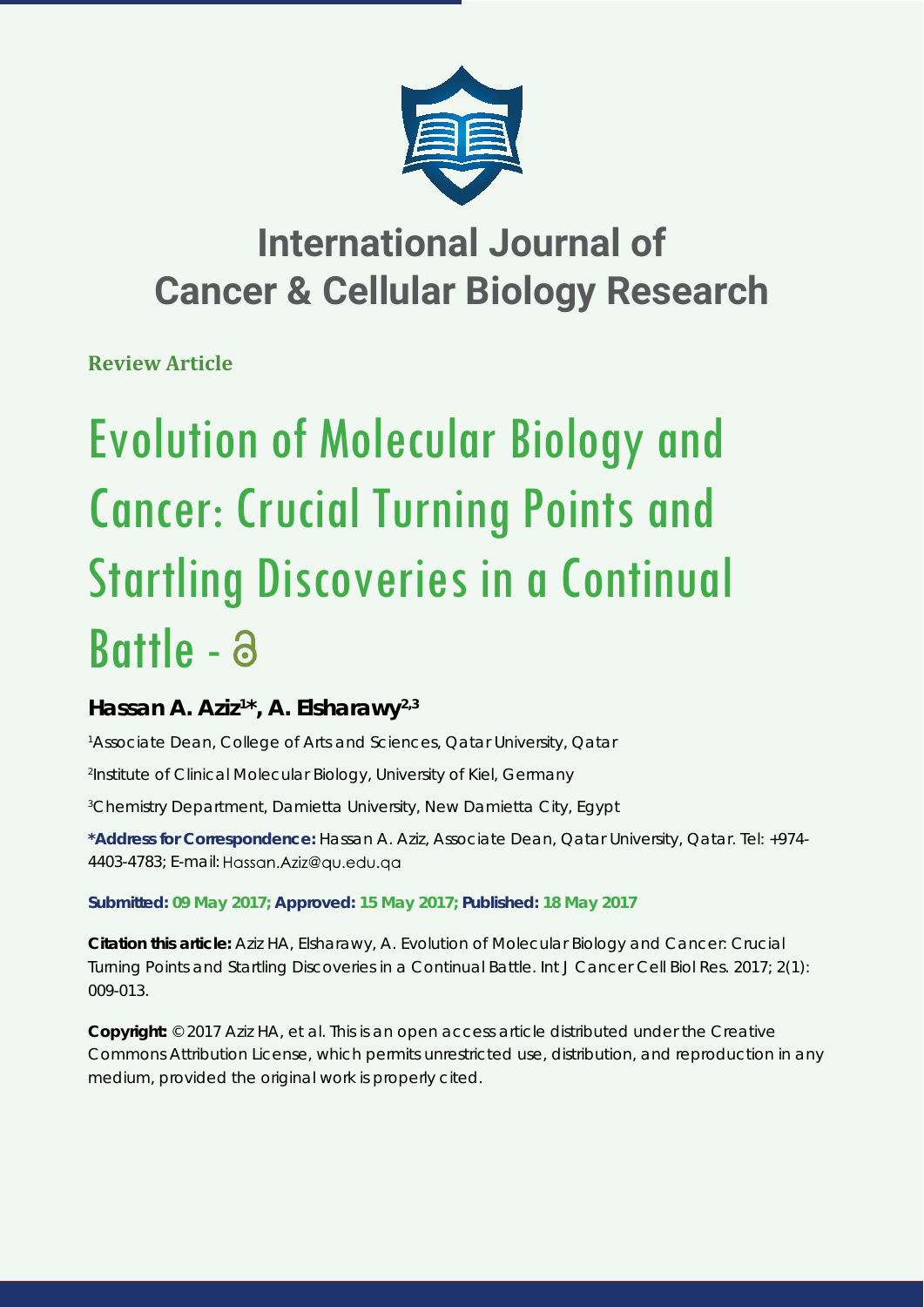#### **ABSTRACT**

Cancer is the leading cause of morbidity and mortality worldwide. Comprehensive understanding of the evolution of molecular cell biology and cancer, and their crucial turning points in a chronological order, is of enormous importance for researchers, physicians, medical students, & other health professionals. This would allow better recognition of what we currently do have and what we have to do next to beat cancer.

It is also central to realize that, while the field of molecular cell biology of cancer strived to bare the etiology of cancer or to produce a cure, it had immensely increased the understanding of the molecular biology of mammalian cells. We thus also discuss in this article how the study of cancer cells helped us to develop many of the molecular techniques used nowadays in our laboratories and clinics.

Despite the surplus capacity of our cells in accommodating defects, cancer has frighteningly become a disease of the genome, and genomics is thus now considered a "dissecting" tool and a major part of cancer care. Looking to the future, there is a need to generate "individual" comprehensive genomic-based signatures, and develop better information systems for collection and integration of multiple data to improve our understanding of malignancy processes and tackle the increasing complexity (intra - / inter - individual heterogeneity) of cancer patients. This would be another turning point in the history of cancer research, and inevitably pave the way for a successful translation into clinical application in precision cancer medicine.

As a result of the continuous decline in the rate of infectious diseases, cancer has become a major cause of morbidity and mortality, thus becoming an important target of scientific research. One of the most remarkable features of experimental cancer research has been the way it opened up fields of research that are interesting in their own right. At the end of the nineteenth century, scientists studied certain infectious tumors like warts in children and infectious leukemia of chickens, which led to the discovery of some of the first viruses known to infect animals. In the early twentieth century, microscopic examination of cancer cells revealed that they often contain abnormal chromosomes. It was believed that cancer cells pass on its abnormality in behavior to its descendants. Therefore, this was important evidence that inherited characteristics were carried by chromosomes.

Early attempts to transplant tumors from one animal to another were largely unsuccessful; however, this failure led to the discovery of cellular immunity and the different blood groups which, in turn, made blood transfusion possible. Trials to breed lines of mice with raised susceptibility to various kinds of cancer led to the discovery of histocompatibility antigens [1] paving the way to organ transplants. This flow of information from cancer research into basic biology continued through the twentieth century. While the field of molecular biology of cancer strived to bare the etiology of cancer or to produce a cure, it had enormously increased the understanding of the molecular biology of mammalian cells. In fact, many of the techniques used in what is called genetic engineering were originally developed from the study of cancer cells [2].

The period of the 1970s carried a significant turning point in the understanding of the pathogenesis of cancer. It became clear that the behavior of cells was governed by control of gene expression and regulation. Researchers concluded that cancer represented a defect in the functioning of the genes concerned with the regulation of cell growth and territoriality. Resistance, however, was observed to the idea that the study of gene regulation and the control of cell division in creatures like bacteria and yeast could illuminate the behavior of cancer cells [3].

The Industrial Revolution era had resulted in large numbers of people being exposed to toxic substances that were not part of the normal human environment, and by the end of the nineteenth century, factory workers who were continually exposed to harsh chemicals developed cancer in the exposed areas of their skin. It was

natural to test the effects of these substances in animals. Most animals, however, have much thicker skins than humans do, and the results were negative until the experimenters used rabbits and mice. By the time of World War I, the list of procedures known to produce cancer in animals consisted of infection with certain viruses, x - irradiation, and prolonged exposure of the skin to harsh chemicals.

The emergence of the field genetics quickly led to the suggestion that cancer was a result of mutations arising during cell division [2]. This view was strengthened when x - rays were shown to cause mutations in the fruit fly *Drosophila*, [4]. On the other hand; it was not clear how chemicals and viruses cause cancer. In the 1920s, the disciplines of biochemistry and genetics had little in common, and neither had much contact with cancer research. A concerted effort was made to determine the structure of the compounds in coal tar that cause cancer in the hope that an understanding of their chemistry would lead to an understanding of a mechanism for the disease [5]. Thirty years later, it was the discovery of the structure of DNA that started a scientific revolution. This time, however; knowledge of structure carried no obvious message. Coal tar contained a huge array of organic compounds, some of which were carcinogenic and some not [5]. Many of the compounds were quite toxic when fed to animals, which was a little surprising because most of them were not soluble in water and were very stable. It appeared to be a general rule that the carcinogenic compounds were flat (atoms were arranged in a two dimensional array, like a plate) whereas the non-carcinogenic compounds were buckled (atoms did not all lie in the same plane). It is known now that the compounds have to be flat to slip in between adjacent base pairs in DNA and cause error mutations during DNA replication, but no one could possibly have deduced that in the 1930s. The infusion from genetics and later from microbiology helped a great deal in understanding the structure of carcinogens via the discovery of DNA (which came from the study of microorganisms), and then in the study of chemical mutagenesis (also in microorganisms).

Researchers struggled to find a strong correlation between the potency of chemical as a mutagen and its potency as a carcinogen. In the mid -1930s, Eric Boyland, et al. [6], an English chemist, suggested that the more toxic compounds found in coal tar might be detoxified in the body by being oxidized by liver enzymes, and the active ingredient in the production of cancer might not be the substance given to the host but rather one of the intermediates formed from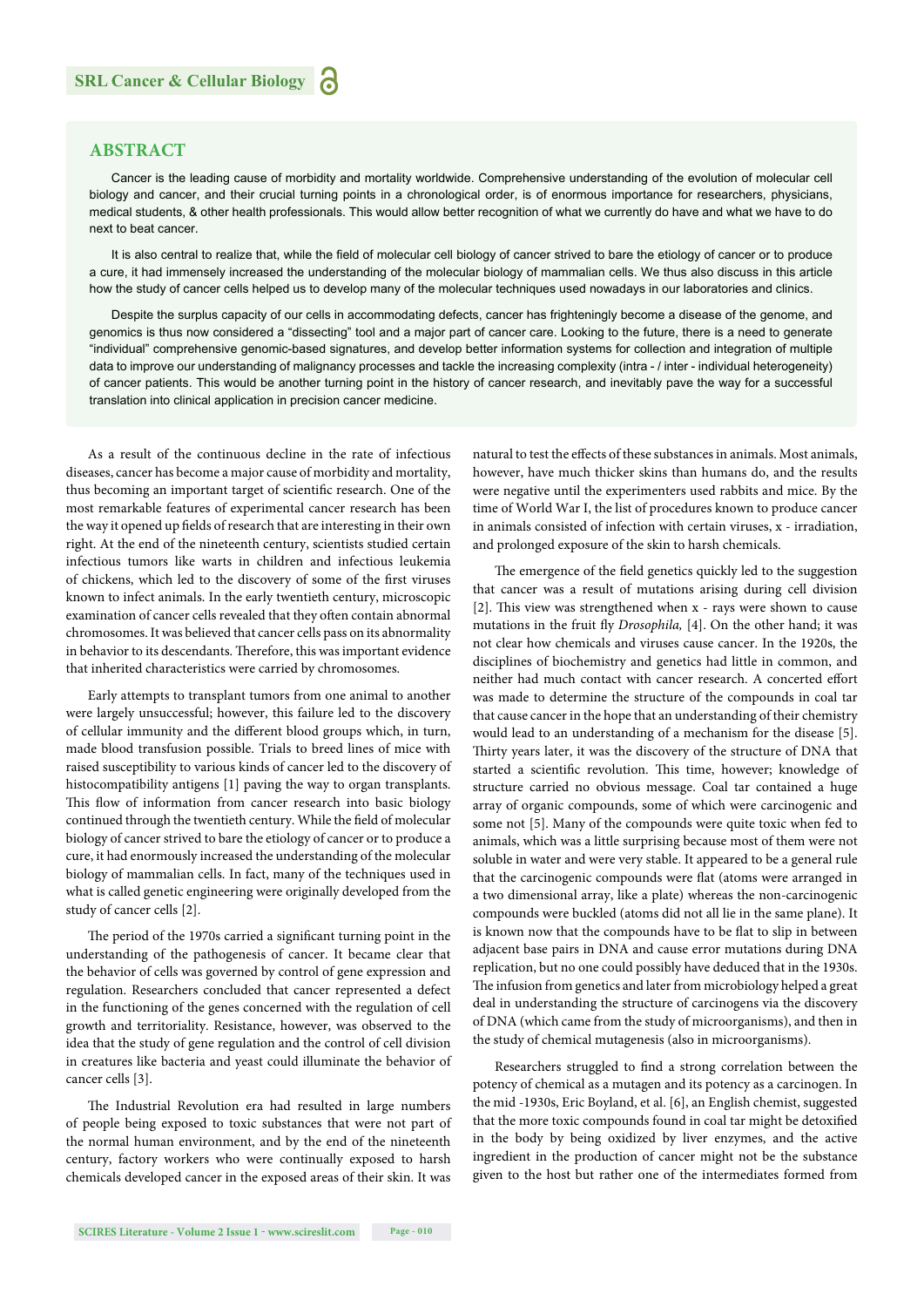#### **SRL Cancer & Cellular Biology**

the starting chemical during its detoxification in the liver. Whether a compound was carcinogenic or not, it could depend on whether it was converted in the body into a mutagenic intermediate and whether that intermediate product reached a tissue that could give rise to cancer cells. This idea turned out to be correct. It explained the reasons why a compound could be carcinogenic for one species but not for another. For example, early in the 1960s, a chemical called 2 - acetyl - aminofluorine (2AAF) was shown to be carcinogenic in mice but not in guinea pigs. The explanation was that guinea pigs did not possess the enzyme converting 2AAF into the oxidation product N - hydroxy - 2AAF, which was the actual proximate carcinogen and was equally carcinogenic for mice and guinea pigs [7]. Inherited differences like this might explain why some species were more susceptible to certain forms of cancer than to others.

As soon as genes were shown to be made of DNA, it was natural to suppose that the carcinogenic coal tar derivatives produced cancer because they were damaging DNA, especially since they could be shown to interact with DNA. Curiously enough, this idea was initially ridiculed by the cancer research community. Even as late as 1960s, ten years after the structure of DNA was worked out, the belief was that cancer was the result of damage to proteins [7]. However, as the list of experimental carcinogens became longer and nearly all were shown to cause sequence changes in the DNA of bacteria and animal cells, the arguments gradually died down. Tests for mutagens were developed leading the research community to believe that these tests would allow scientists to identify and eradicate the main causes of cancer. On the contrary, the causes of most human cancers remained not fully understood.

A noticeable feature of cancer is that it takes a long time to develop and for its signs to become visible. When experimental animals or humans are continuously exposed to some carcinogenic stimulus, a large fraction of their lifetime may have to pass before they start to develop cancer. One very early suggestion, dating from the 1940s, was that the well-regulated behavior of normal cells was a Mendelian dominant character [7]. In other words, one could imagine that each cell has one particular gene that controls its behavior, and that both copies of this gene have to he mutated before the cell can grow and form a cancer. However, here too, the idea that cancer was a matter of mutation was not accepted by the cancer research community who did not wish to see their subject being turned into a branch of genetics. In fact, the hypothesis that some cancers were caused by recessive mutations languished unnoticed for about thirty years before being resuscitated as a description of certain familial cancers.

Apart from the circulating hormones and the specialized systems of communication between nerve cells and between nerves and muscles, virtually nothing was known about cell signaling until the late 1970s. Natural and experimental cancers appeared to be the end result of a sequence of steps. It was difficult to see how these steps could ever be determined at the molecular level. Bacteria provided a potential answer to this matter. During that period of time, it was found that bacteria were able to take up DNA from their surroundings and join it up to their own DNA.

The term *oncogene* was later used and three genes src, ras, and myc led the way in the understanding of the pathogenesis of cancer. Researchers were successful in making cultured mammalian cells to behave similarly in a laboratory environment. Raw DNA, taken from cells transformed by *Rous Sarcoma Virus* (RSV) [8] and transferred to normal cells, transformed a few of the recipients into cancer cells. Initially, this example of DNA-mediated transformation of mammalian cells was viewed as a rather unexciting technical development, because it was already clear that the crucial piece of DNA had to be the part containing the RSV sequences (in particular the gene called src) [8]. At the end of the 1970s, certain human tumors were discovered to contain sequences that behaved just like src because the cells' DNA would transform cultured mouse cells. Unfortunately, there did not seem to be any obvious way of determining which of the 100,000 or so protein -coding and - noncoding genes in a human cell were responsible.

In 1982, several groups in the United States simultaneously reported that one transforming sequence present in the cells of a human bladder cancer was the human version of ras, and that the cancer cell's ras was transforming the recipient cells because it had undergone one base change of a GC base pair to a TA base pair that changed the twelfth amino acid in the Ras protein from glycine to valine [9]. In other words, mammalian cells contained a gene called ras; this gene was presumably concerned with some aspect of control, because it could lead to cancer if it had undergone a change in sequence. The rat version of the gene was picked up by a retrovirus of rats and underwent a mutation that made it into a dominantly acting oncogene, and this converted the virus into a tumor virus. The mutation in the human equivalent of the gene occurred in one of the patient's bladder cells and this was presumably a crucial step in the development of the patient's bladder cancer.

The year 1982 brought another equally startling discovery. The obvious thought was that the chromosomal rearrangements result in abnormal neighbors for the genes next to the junction points and that this could be leading to over - expression or under - expression of a gene that was important for the regulation of cell behavior. For example, *Burkitt's lymphoma* affected the antibody forming cells of lymph glands, and it was common to find that in this cancer the end of one of the copies of chromosome 8 in the leukemic cells had been exchanged with the end of chromosome 2, 14, or 22 [10]. The human myc gene was shown to be just next to the breakpoint on chromosome 8, and the rearrangement was putting myc under the control of regions in chromosome 2 or 14 or 22 that normally stimulate the expression of genes involved in antibody synthesis.

The third discovery in 1982 concerned the interaction of different oncogenes. Mouse cells that could be transformed by the mutant ras gene from the human bladder cancer had been cultivated for some time and were already slightly abnormal. When normal mouse cells were used nothing happened. This meant that the CG- to -TA mutation in one of the copies of the ras gene was not sufficient on its own to make a normal cell cancerous. It turned out that normal cells could be transformed if they were also given a myc gene that was over-expressed through being next to a viral promoter [10]. Here, at last was the first worked out example of multi-step carcinogenesis. Actually, it was clear that a third step was required to make a fullyfledged cancer. Most of the tumors produced mutant ras and overexpressed myc eventually underwent regression, presumably as the result of the kind of programmed cell death that occurred when the cells had gone through repeated divisions. Only when the cells were "immortalized" by inactivation of a gene for programmed cell death would the change in ras and over-expression of myc produce an endless proliferating line of cancer cells [10]. The generality of the ras + myc + immortalization case was strengthened by the discovery that certain DNA tumor viruses carrying genes that were analogous in function.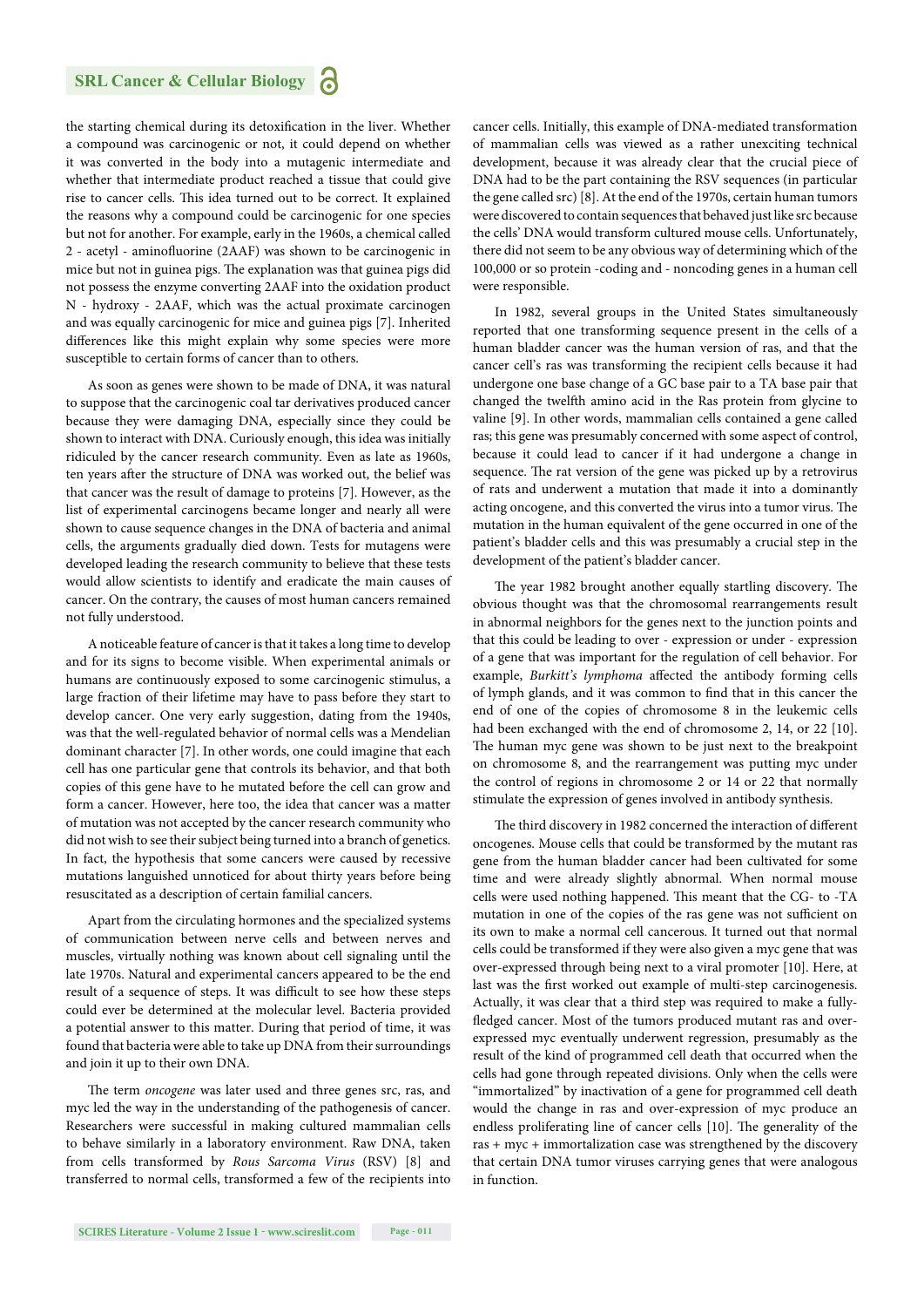#### **SRL Cancer & Cellular Biology**

This was an important turning point in the history of cancer research. The fact that just two particular cell functions were involved in the formation of certain natural human cancers and in the tumorigenicity of several totally different kinds of tumor viruses implied that when cancers arose, it was as the result of defects in a limited number of weak points in the control of cell behavior. Since 1982, the itemizing of these weak points had progressed very rapidly. By now, more than 100 such genes have been identified, in which a change in sequence or in level of expression can be one of the steps in the development of a human cancer [7]. That may seem a large number, but the genes turn out to belong to a limited number of families. The normal function of these families of genes is to control cell behavior. The genes were discovered as the result of their involvement in cancer, but obviously the cell does not have them in order to expose itself to the risk of becoming cancerous. The genes are now called proto - oncogenes to distinguish the normal proto oncogene called ras from the mutant ras, which is a cancer producing oncogene [7]. Mammalian cells have several copies of ras like genes and of the other major classes of proto - oncogenes, each of which is presumably under somewhat different regulatory control. Each class of cell apparently uses only a few of these. The cancers arising in one type of cell tend to show changes in one particular member of the ras family.

Other equally important genes have been discovered where, by contrast, one normal copy of the gene is enough to control cell behavior. These were therefore called tumor suppressor genes. The first example to be identified was a gene involved in the formation of a rare tumor of the retina seen in young children. The tumor developed when both copies of the retinoblastoma gene (rb) had been inactivated by mutation  $[11]$ . This could happen in one of two ways either the child inherited a mutated gene from one of its parents and acquired the second mutation during the growth of the retinal cells, or (more rarely) one of the child's retinal cells acquired mutations in each of the genes. Similar suppressor genes had been found to be commonly involved in breast and colon cancers, and an inherited defect in one of the copies of these genes greatly raised the risk of developing breast or colon cancer [11].

The ability of complementary sequences (either of DNA or RNA) to find each other has been enormously useful. It had allowed molecular biologists to isolate particular DNA coding sequences from mixtures. For example, if one wanted to isolate the region of human DNA that codes for the protein in hemoglobin, one could start by isolating the corresponding mRNA from young red cells, then chemically binds this mRNA onto some kind of filter, if melted human single stranded DNA is passed through this filter adjusted to the right temperature, the filter will bind the DNA strands that are complementary to the mRNA for hemoglobin and let all the other sequences pass through. The filter would then be treated with an enzyme that breaks down RNA, leaving DNA strands that are complementary to the mRNA. DNA polymerase can then be used to convert the single stranded DNA into double helices, and now the separation of globin sequences from all the hundreds of thousands of other sequences present in a human cell is achieved.

To summarize, plants and animals have managed to evolve systems of control that generate many different kinds of cells and allow large groups of such cells to collaborate together in multicellular arrays. This is achieved by a system of communication that affects every kind of biochemical event occurring within each cell, the transcription of genes, the handling and rate of translation of mRNA, and finally, by protein phosphorylation, the specificity and level of activity of many of the enzymes in the cell. Fortunately for us, the systems that regulate our cells' behavior seem to have excess capacity for accommodating defects. For example, a mutation into ras could deregulate its stimulatory action on cell division, but this one change on its own is not enough to wreck the system. If a cell is to escape its network of controls, it has to be damaged in several different ways. That is why the production of cancer requires the alteration of many genes.

It is only in the last few years that techniques have been available to look directly for sequence changes, so researchers have only just started to make inventories of the changes found in the various kinds of cancer. There is little reason to doubt that nucleic acid probes will have applications in the diagnosis of malignancy as well as in the assessment of prognosis. Investigators are increasingly viewing malignancy as a somatic form of genetic disease. The unraveling of genetic alterations that form the basis for the clonal development and evolution of malignancy is an area of intensive research. The inherited predisposition for the development of malignancy is another related area of investigation with immense clinical potential.

Not until our understanding of malignancy progresses will the diagnostician is able to make use of those tools. The transfer of technology that has most clearly occurred in the diagnosis of infectious disease, where the use of molecular biology is most advanced, can be anticipated to occur in the area of cancer biology. In fact, this transfer will be expected to be even more rapid as clinical laboratories become increasingly attuned to the use of nucleic acid probes. Many of the oncogenes have been cloned and mapped to specific regions of chromosomes; their protein products have been characterized and usually are referred to in terms of their molecular weight in kilodaltons.

From this discussion, it can be seen that any of the described hybridization analyses could be used to study oncogenes and anti - oncogenes in the clinical setting. Antibodies directed against the site of mutated oncogene product or demonstrating alterations in the quantity of a particular oncogene product could also be used. However, the majority of this information is too preliminary to justify inclusion in a diagnostic or prognostic evaluation of a particular patient's tumor. Demonstration of changes in oncogenes and anti -oncogenes could aid in the classification of tumors, permit earlier diagnosis, guide therapy, and allow screening for "cancer prone" populations before the development of malignancy. However, in most instances the changes that are seen in these oncogenes or antioncogenes are not diagnostic of a particular tumor type and these applications remain potential rather than practical and clinical with the exception of leukemia and lymphoma.

Looking to the future, there is a need to generate comprehensive genomic-based signatures (a sort of map of alterations that have taken place) per individual cancer patient, and build up better information systems that enable collection and integration of multiple data (preferably of populations of different ethnicities). This may lead to uncover unexplained disease risk and regulatory molecular events of cancer manifestation and progression, which might drive complicated courses of the disease [12]. This would in turn be another key turning point in the history of cancer research, and would improve our understanding of malignancy processes, tackle the increasing complexity (intra -/ inter - individual heterogeneity) of cancer patients, and clarify which genetic markers will be useful in clinical applications.